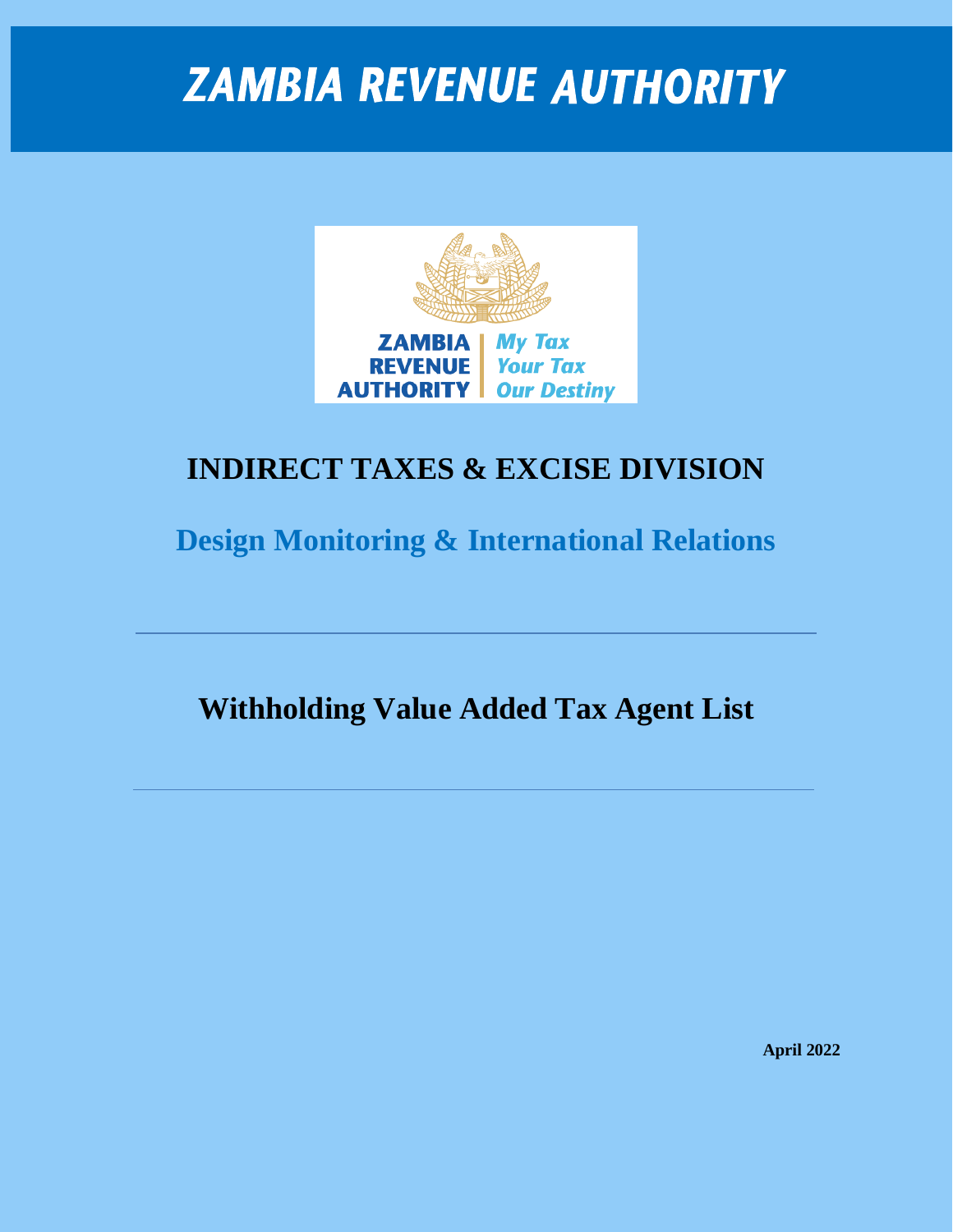| <b>Serial</b>  | <b>Agent name</b>                                  | <b>TPIN</b> |
|----------------|----------------------------------------------------|-------------|
| $\mathbf{1}$   | <b>Anti-Corruption Commission</b>                  | 1002332223  |
| $\overline{2}$ | <b>Big Tree Beverages Limited</b>                  | 1003363792  |
| 3              | <b>Cabinet Office</b>                              | 1002328153  |
| $\overline{4}$ | <b>Central Provincial Administration</b>           | 1002329085  |
| 5              | Chambishi Copper Smelter Ltd                       | 1001831030  |
| 6              | Chambishi Metals Plc.                              | 1001657479  |
| $\overline{7}$ | Chibuluma Mines Plc.                               | 1001663731  |
| 8              | <b>CNMC Luanshya Copper Mines Plc</b>              | 1001591709  |
| 9              | <b>Copperbelt Energy Corporation (CEC)</b>         | 1001655515  |
| 10             | <b>Copperbelt Provincial Administration</b>        | 1002329130  |
| 11             | Dairy Gold Limited                                 | 1002777087  |
| 12             | Dangote Quarries Zambia Ltd                        | 1001923594  |
| 13             | Disaster Management and Mitigation Unit            | 1002554705  |
| 14             | <b>Drug Enforcement Commission</b>                 | 1002350484  |
| 15             | <b>Eastern Provincial Administration</b>           | 1002329175  |
| 16             | <b>Electoral Commission of Zambia</b>              | 1002340135  |
| 17             | <b>First Quantum Mining and Operation Ltd</b>      | 1001656040  |
| 18             | <b>Group Five Zambia Ltd</b>                       | 1001644393  |
| 19             | <b>Human Rights Commission</b>                     | 1002329151  |
| 20             | Judiciary                                          | 1002331864  |
| 21             | <b>Kagem Mining Ltd</b>                            | 1001612576  |
| 22             | Kansanshi Mining Plc                               | 1001602517  |
| 23             | <b>Konkola Copper Mines Plc</b>                    | 1001772785  |
| 24             | Lafarge Cement Zambia Plc                          | 1001666382  |
| 25             | <b>Local Government Service Commission</b>         | 1016971059  |
| 26             | <b>Luapula Provincial Administration</b>           | 1002329144  |
| 27             | <b>Lubambe Copper Mines</b>                        | 1001582192  |
| 28             | <b>Lumwana Mining Company Limited</b>              | 1001828755  |
| 29             | <b>Lusaka Provincial Administration</b>            | 1002329168  |
| 30             | <b>Maamba Collieries Ltd</b>                       | 1001594184  |
| 31             | <b>Ministry of Agriculture</b>                     | 1002332216  |
| 32             | <b>Ministry of Chiefs</b>                          | 1002395380  |
| 33             | Ministry of Commerce Trade & Industry              | 1002332834  |
| 34             | Ministry of Communication & Transport              | 1002332827  |
| 35             | Ministry of Community Development & Social Welfare | 1002332810  |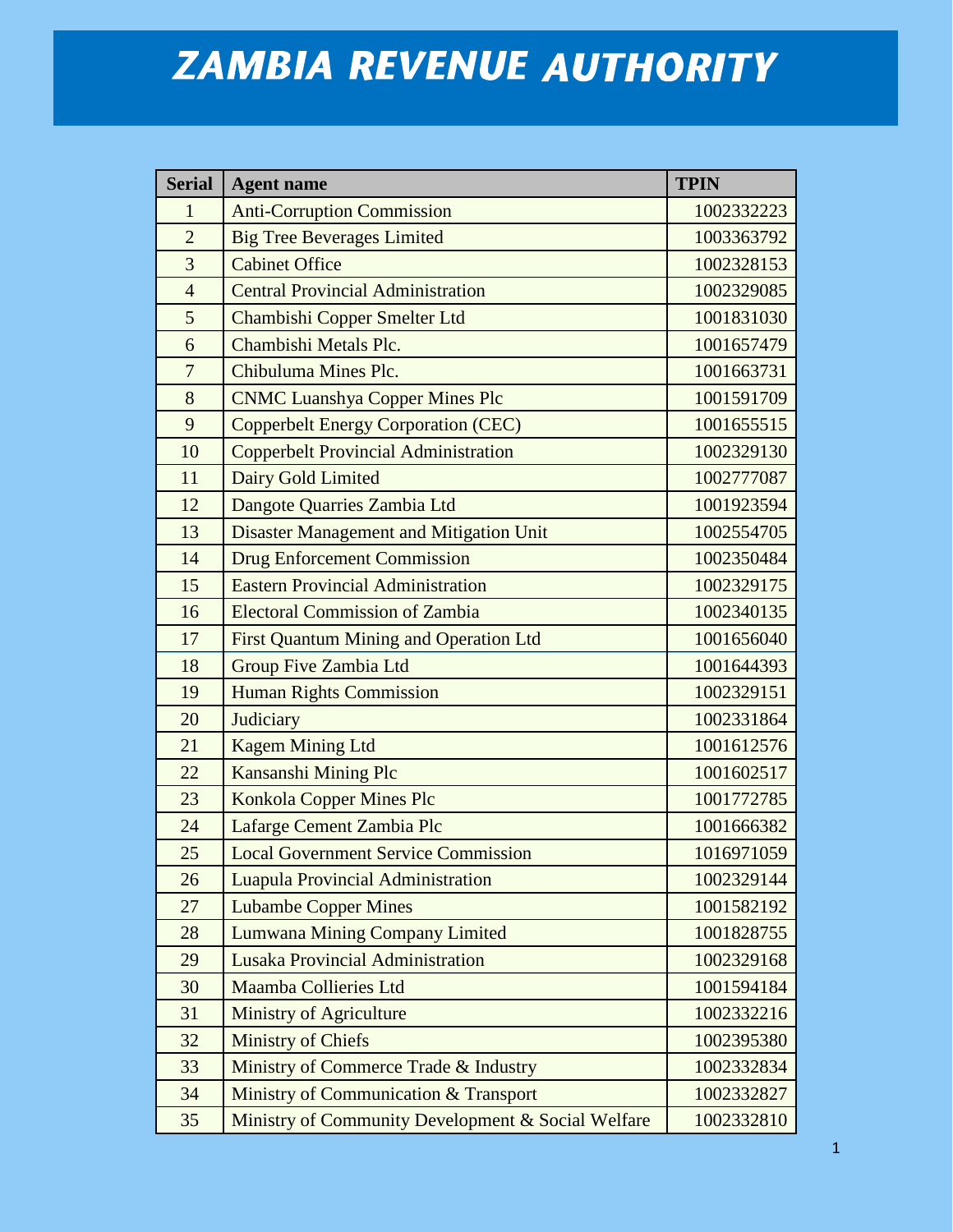| 36 | <b>Ministry of Defence</b>                            | 1002331995 |
|----|-------------------------------------------------------|------------|
| 37 | <b>Ministry of Energy</b>                             | 1002332033 |
| 38 | <b>Ministry of Finance</b>                            | 1002331933 |
| 39 | Ministry of Fisheries and Livestock                   | 1004226688 |
| 40 | <b>Ministry of Foreign Affairs</b>                    | 1002332054 |
| 41 | <b>Ministry of Gender</b>                             | 1002355572 |
| 42 | <b>Ministry of General Education</b>                  | 1002332154 |
| 43 | Ministry of Guidance and Religious Affairs            | 1004168878 |
| 44 | Ministry of Health                                    | 1002332019 |
| 45 | <b>Ministry of Higher Education</b>                   | 1004242657 |
| 46 | <b>Ministry of Home Affairs</b>                       | 1002332061 |
| 47 | Ministry of Housing & Infrastructure Development      | 1004222808 |
| 48 | Ministry of Information & Broadcasting Services       | 1002332078 |
| 49 | <b>Ministry of Justice</b>                            | 1002331926 |
| 50 | Ministry of Labour and Social Security                | 1002332085 |
| 51 | <b>Ministry of Lands and Natural Resources</b>        | 1002332092 |
| 52 | <b>Ministry of Local Government</b>                   | 1002332116 |
| 53 | Ministry of Mines and Minerals Dev.                   | 1002332123 |
| 54 | <b>Ministry of National Development Planning</b>      | 1016876593 |
| 55 | Ministry of Sport Youth & Child Development           | 1002332147 |
| 56 | Ministry of Tourism and Arts                          | 1002332026 |
| 57 | Ministry of Water Dev. Sanitation                     | 1004219608 |
| 58 | <b>Ministry of Works and Supply</b>                   | 1002331919 |
| 59 | <b>Mopani Copper Mines Ltd</b>                        | 1001630233 |
| 60 | Muchinga Provinicial Administration                   | 1002535367 |
| 61 | Mukuba Property Development Company Zambia<br>Limited | 1003648061 |
| 62 | <b>National Pension Scheme Authority (NAPSA)</b>      | 1002332506 |
| 63 | <b>National Registration Department</b>               | 1002332061 |
| 64 | <b>National Road Fund Agency (NRFA)</b>               | 1002342337 |
| 65 | <b>NFC Africa Mining Plc</b>                          | 1001604906 |
| 66 | <b>Northern Provincial Administration</b>             | 1002358986 |
| 67 | <b>North-Western Provincial Administration</b>        | 1002329130 |
| 68 | Nyama Soya Zambia Limited                             | 1001886893 |
| 69 | <b>Office of The Auditor General</b>                  | 1002332230 |
| 70 | Office of the President - Special Division            | 1002330970 |
| 71 | Office of the President Northern Province             | 1002329078 |